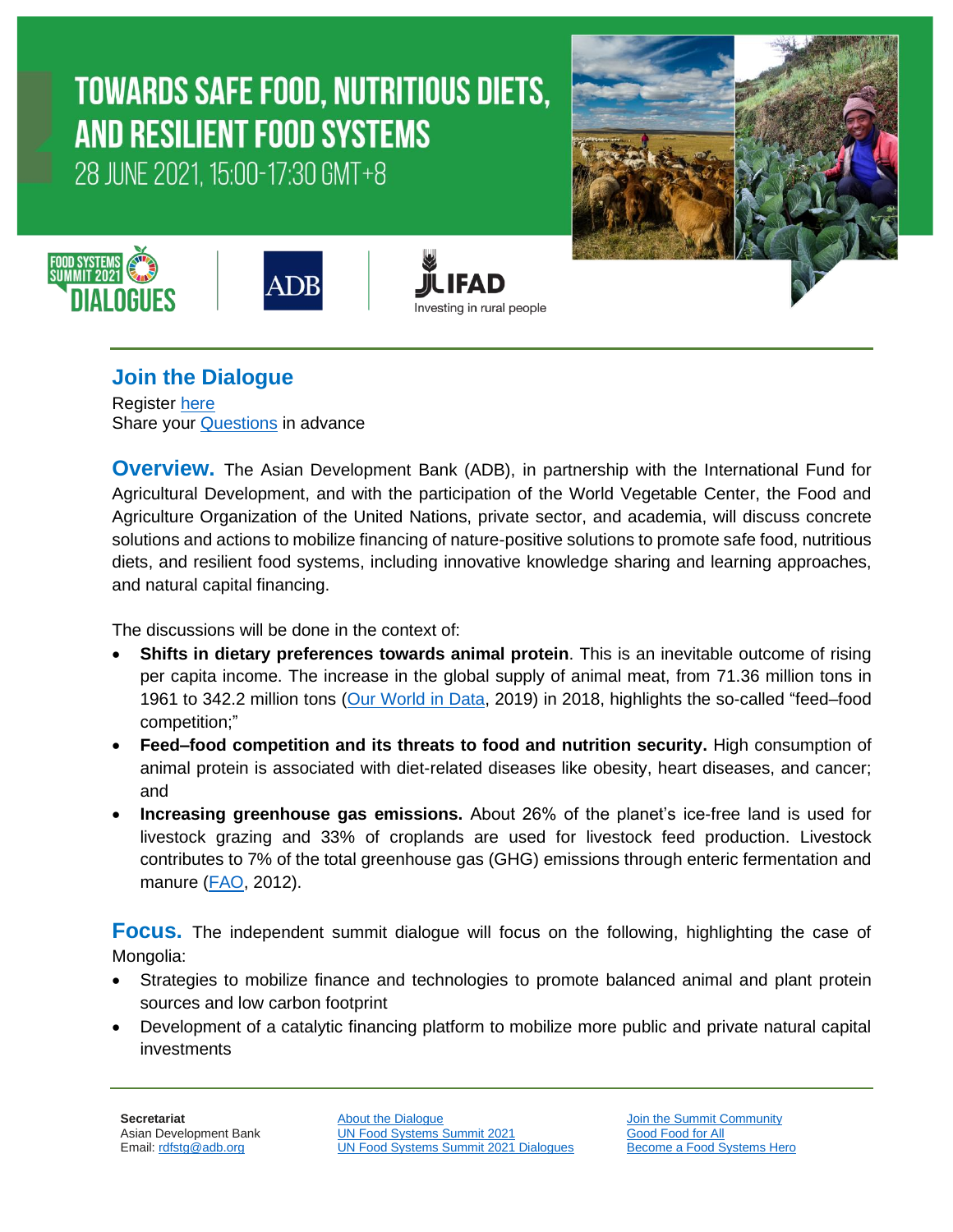- Promotion of a responsible food production pathway with reduced environmental footprint, healthy consumption (of good food), and balanced animal and plant protein sources
- Ways to mobilize finance to green the livestock sector, promote more vegetable production, incentivize modern and sustainable management of livestock production through private sector investments, and strategize Mongolia's role in contributing to the global food system
- Policy, finance, and research priorities that promote the production and consumption of good food with reduced environmental footprint

At the same time, ADB will share its plan to establish the natural capital lab platform to attract public and private investments in natural capital in Asia and the Pacific region; explore and test naturepositive solutions; develop appropriate regulatory mechanisms, valuation tools and accounting methodologies; and act as an enabler for blended financing.

## **Program**

| <b>Moderator</b>                                                                                     |                                                                                                          |  |
|------------------------------------------------------------------------------------------------------|----------------------------------------------------------------------------------------------------------|--|
| Qingfeng Zhang, Chief, Rural Development and Food Security (Agriculture) Thematic Group, Sustainable |                                                                                                          |  |
| Development and Climate Change Department, ADB                                                       |                                                                                                          |  |
|                                                                                                      | <b>Session 1: Opening</b>                                                                                |  |
| $3:00 - 3:10$                                                                                        | Bambang Susantono, Vice President, Knowledge Management and Sustainable<br>Development, ADB              |  |
| $3:10 - 3:20$                                                                                        | Alvaro Lario, Associate Vice President, Financial Operations Department, IFAD<br>$\bullet$               |  |
|                                                                                                      | <b>Session 2: Towards Balanced, Healthy and Nutritious Food</b>                                          |  |
| $3:20 - 3:35$                                                                                        | <b>Presentation: Building Balanced Food and Nutrition Security: A Case Study on</b>                      |  |
|                                                                                                      | Mongolia                                                                                                 |  |
|                                                                                                      | Pavit Ramachandran, Country Director, Mongolia Resident Mission, ADB                                     |  |
| $3:35 - 3:41$                                                                                        | <b>Panel Discussion</b>                                                                                  |  |
| $3:41 - 3:47$                                                                                        | Vinod Ahuja, FAO Representative in Mongolia<br>$\bullet$                                                 |  |
|                                                                                                      | Stacy Pyett, Program Manager, Wageningen University and Research<br>$\bullet$                            |  |
| $3:47 - 3:53$                                                                                        | Srini Ramasamy, Flagship Program Leader for Safe and Sustainable Value<br>Chains, World Vegetable Center |  |
| $3:53 - 3:58$                                                                                        | Hirofumi Kugita, Regional Representative for Asia, and the Pacific, OIE<br>$\bullet$                     |  |
| $3:59 - 4:05$                                                                                        | Abdul Ghafoor, University of Agriculture, Faisalabad, Pakistan<br>$\bullet$                              |  |
| $4:05 - 4:20$                                                                                        | Q&A                                                                                                      |  |
|                                                                                                      |                                                                                                          |  |

**[About the Dialogue](https://www.adb.org/news/events/towards-safe-food-nutritious-diets-resilient-food-systems)** [UN Food Systems Summit 2021](https://www.un.org/en/food-systems-summit) [UN Food Systems Summit 2021 Dialogues](https://www.un.org/en/food-systems-summit/dialogues) [Join the Summit Community](https://www.un.org/en/food-systems-summit/take-action#Join%20the%20Summit%20Community) [Good Food for All](https://www.un.org/sites/un2.un.org/files/good_food_for_all_-_how_to_guide-lr.pdf) [Become a Food Systems Hero](https://www.un.org/en/food-systems-summit/take-action#Become%20a%20Food%20Systems%20Hero)